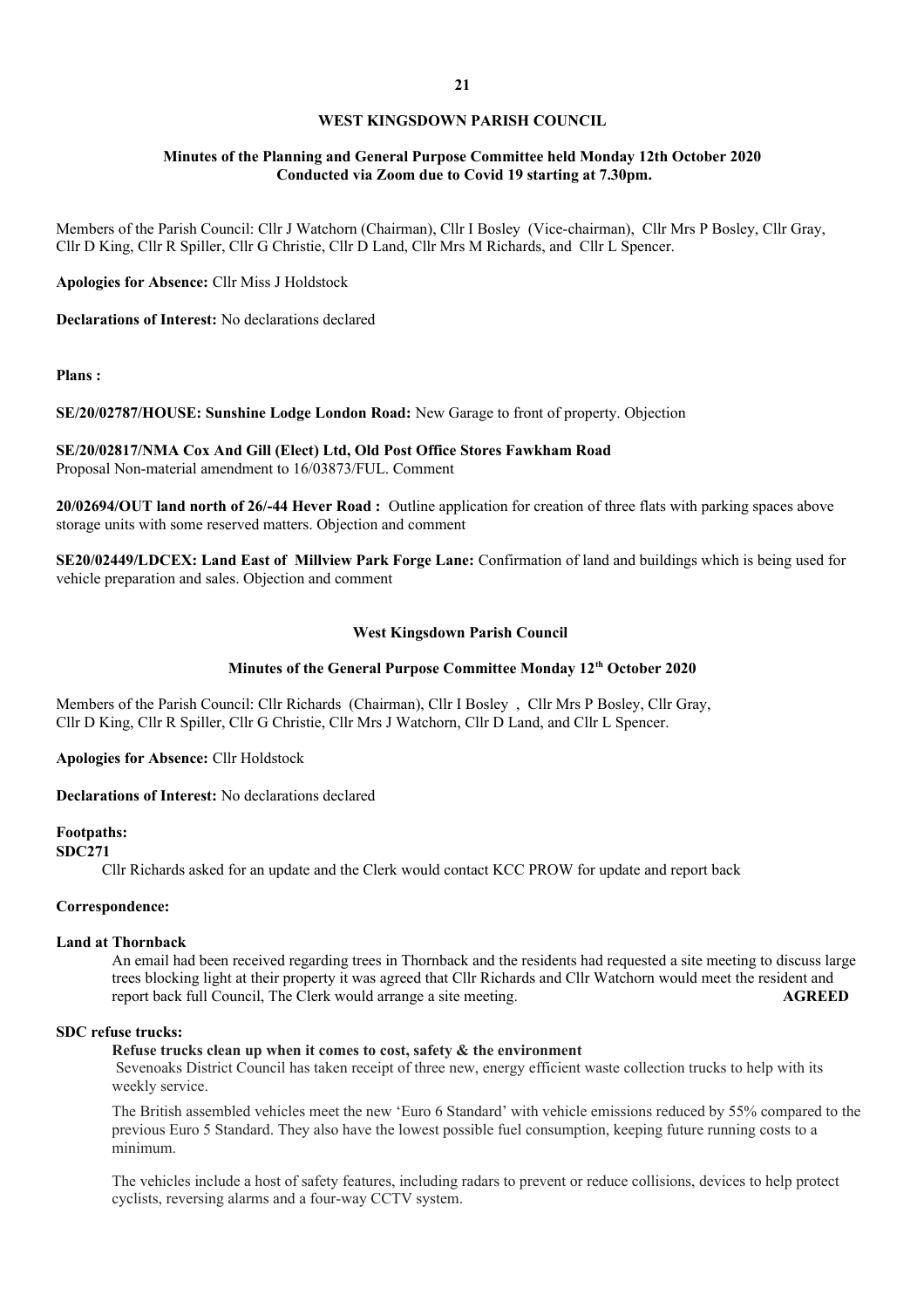**22**

Each has a 'split back', which means they can collect black sacks waste in one side and clear recycling sacks in the other making the rounds as efficient as possible.

Cllr Margot Mc Arthur, the Council's Cabinet Member for Cleaner & Greener, says: "This investment in our waste collection fleet is part of our ongoing commitment to provide a weekly service for our residents. With the lowest possible emissions and fuel consumption, and a host of safety features, the trucks are good news for taxpayers, the environment and other road users. **NOTED**

## **Remembrance Parade**

#### **This was a paper prepared by Martin Stoneham Royal British Region for Members consideration.**

### **Remembrance Sunday Parade and Commemoration in West Kingsdown [as at 8 October 2020]**

This paper attempts to bring together the various guidance that has been issued to enable the Parish Council, as the organiser, to determine what form this year's event might take. It had been hoped that some form of guidance specific to Remembrance Sunday would have been issued by the Government by now but that is not, so far, the case. Reliance for the present will, therefore, have to be placed on the information set out below.

## **West Kingsdown Branch, Royal British Legion.** [WKRBL]

The advice from the Royal British Legion HQ to its branches is that:

*Remembrance events are permitted; however, those organising local Remembrance Sunday events across the UK should follow the guidance on outdoor events prepared and issued by the Events Industry Forum, with input from DCMS and in consultation with Public Health England and the Health and Safety Executive [see section headed Local Government Association].*

*Remembrance events should, wherever possible, be organised by a Civic Authority. All aspects of an event that is organised by a Civic Authority should remain the responsibility of that Civic Authority. Temporary Traffic Management Orders ("TTMOs") may only be organised and deployed by the Civic Authority and on no account should TRBL staff or volunteers be deployed to manage traffic. Some suggestions for alternative activities have been made to branches.* 

Locally a poppy template has been placed on the West Kingsdown Village Facebook page. This can be downloaded, printed and coloured in for display in a window. Other suggestions will be made if it does not prove possible to have some sort of open-air event. It is also hoped to be able to provide collecting boxes to a limited number of shops if they will take them. There will be no house to house collection this year although there may be a 'poppy stall' outside the Hever Road shops on Saturday 7 November.

Wreaths are available for those who normally lay them if required. Arrangements for the annual 11-11-11 commemoration usually held at the Hever Road shops are under consideration by WKRBL and will be subject to guidance from Legion HQ. 11-11-11 will be marked by some means.

### **Local Government Association.**

 The Association has issued guidance which can be found at: [https://www.local.gov.uk/covid-19-outdoor-events](https://www.local.gov.uk/covid-19-outdoor-events-guidance)[guidance](https://www.local.gov.uk/covid-19-outdoor-events-guidance) The following has been extracted from it *[author's underlining]:*

 *We have liaised with the Business for Energy, Innovation and Skills (BEIS) who have confirmed that the Government's intention is that outdoor events should go ahead where they can do so safely – recognising that some planned easing of the lockdown (e.g. weddings etc) were paused on 1 August. Many outdoor events are already permitted provided they have carried out a thorough risk assessment and taken all reasonable steps to mitigate the risk of transmission in line with COVID-19 Secure guidance (see guidance published for [performing arts](https://www.gov.uk/guidance/working-safely-during-coronavirus-covid-19/performing-arts) and [sports](https://www.gov.uk/government/publications/coronavirus-covid-19-guidance-on-phased-return-of-sport-and-recreation)  [and recreation\)](https://www.gov.uk/government/publications/coronavirus-covid-19-guidance-on-phased-return-of-sport-and-recreation).* 

 *Outdoor events, that are organised by businesses, charitable organisations, and public bodies, may have more than 30 attendees provided (i) they have carried out a thorough risk assessment and (ii) taken all reasonable steps to mitigate the risk of viral transmission, taking into account that risk assessment, in line with COVID-19 Secure guidance. It is illegal for other outdoor events to have more than 30 people attending unless one of the exceptions set out in the relevant regulations applies.*

### **Sevenoaks District Council.**

 Their advice is that organisers of outdoor events should take account of the Events Industry Forum guidance on: 'Keeping workers and audiences safe during COVID-19' which can be downloaded from the SDC website although for ease of reference a copy updated on 24 September 2020 is attached to the covering email.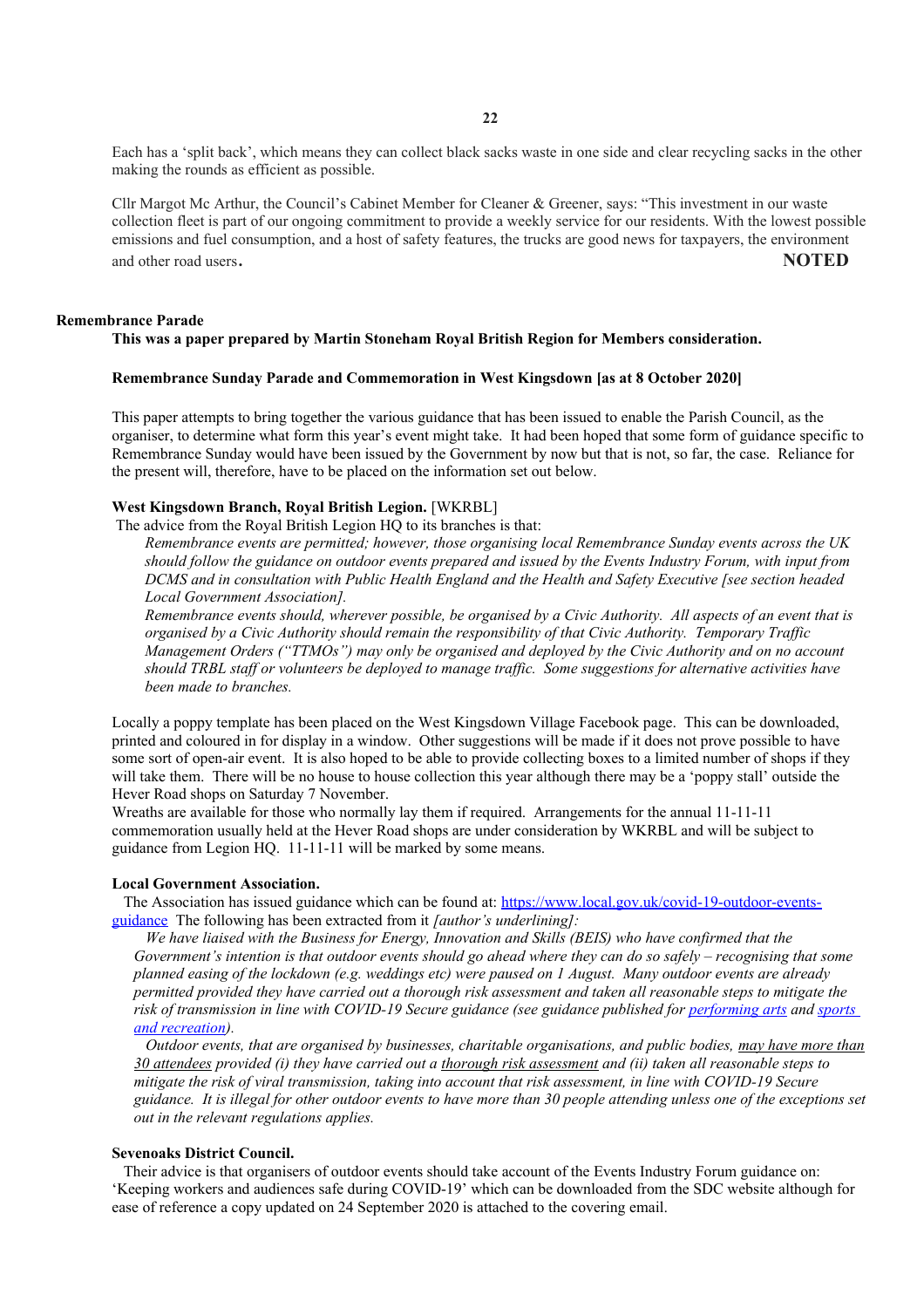This document includes the following statement [Note carefully that there is a significant difference in the wording below to that in the section above regarding the number of people attending]:

 *Outdoor events, that are organised by businesses, charitable organisations, and public bodies, are not restricted to any number of attendees provided (i) they have carried out a thorough risk assessment and (ii) taken all reasonable steps to mitigate the risk of viral transmission, taking into account that risk assessment, in line with Covid-19 Secure guidance. This includes ensuring that social distancing between different households or support bubbles is maintained at all times, and between staff and performers. In particular, those operating venues or running events following COVID-19 Secure guidelines should take additional steps to ensure the safety of the public and prevent gatherings of more than six people taking place within the event.*

#### **Insurance.**

It would be prudent for the Parish Council to contact their insurer if an event is to be organised.

## **Conclusion.**

Parade:

 It would appear from the foregoing that to organise an event for more that 30 people will require significant effort and resources to comply with the guidance. It is, therefore, thought that the parade from the Portobello Inn to the War Memorial should not be held this year since it is not practical to control attendance and ensure that those present are socially distanced. Furthermore, it may now be too late to secure a TTMO

## Commemoration at the War Memorial:

The options are:

- 1. By invitation only: If restricted to 30 people then all of those who customarily lay wreaths plus those who otherwise participate then would be able to be present. The VJ Day commemoration showed that there is adequate space available for this number. Stewarding will be necessary to control access to the burial ground for the duration of the event.
- 2. Open event: If no restriction is placed on numbers then attendance will exceed 30 as between 150 & 200 people come along in normal circumstances. It's probable that attendance would not be so great given than some people will be limiting their activities. Stewarding will be necessary to ensure that those present are socially distanced.
- 3. No event: Circumstances on or about Sunday 8 November may dictate that it is not possible to hold the event. If this is to happen the WKRBL will ensure that a wreath is laid on the day as was done for VE Day earlier this year.

 If a commemoration is held then consideration will have to be given to the Order of Service in consultation with the churches. WKRBL will support whatever arrangements the Parish Council chooses to make subject to the safeguarding the health of its members.

The Parish Council may wish to clear their proposed arrangements with the District Council.

 The author is happy to act as the link between the Parish Council and WKRBL and to liaise with the Rev Sarah Corry regarding the content of the Order of Service if so requested.

 Please note that this is the personal view of the author and the Parish Council should satisfy itself that the its arrangements are compliant with the regulations applicable at the time of the event.

### M W Stoneham Poppy Appeal Organiser, WKRBL.

Members discussed the maters highlighted in the above paper and it was with sadness but for the safety of all attending during this Covid pandemic, proposed by Cllr P Bosley and seconded by Cllr Richards that this year's parade should be cancelled **ALL IN FAVOUR**

The second part of the paper gave alternatives as the parade and full service was not possible it was proposed by Cllr Gray and seconded by Cllr P Bosley that option 1 invited guest's maximum of 30 should take place this year.

**ALL IN FAVOUR**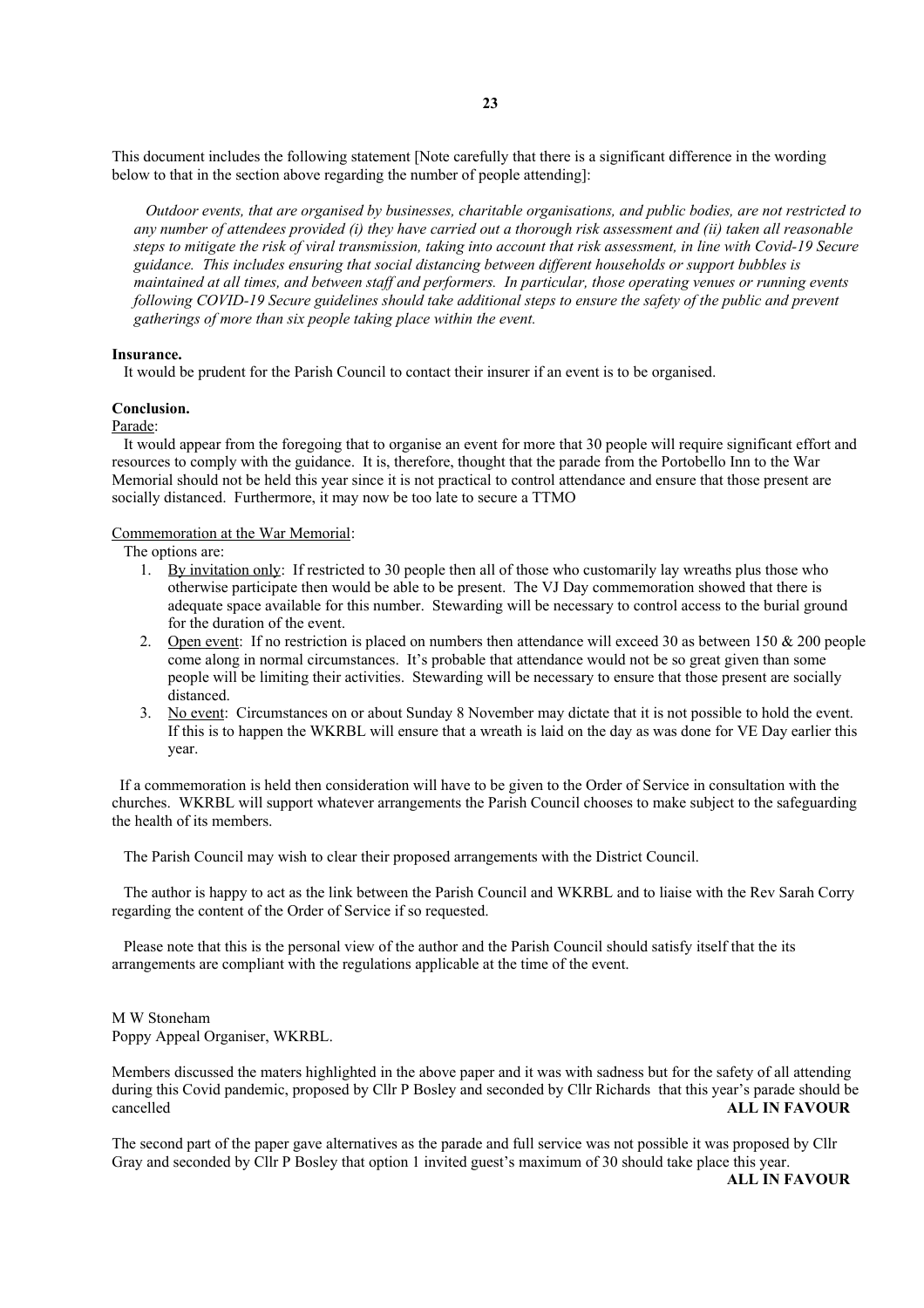#### **Affordable Housing – Maws Meadow Crowhurst Lane:**

No 9 a 3 bed rented property is being advertised on the Homechoice webpage and locally and Members would be updated when the closing date and shortlists had been compiled by Orbit.

# **RECEIVED**

# **Burial Ground:**

The Clerk had asked local clerks in the District for any recommendations for planning consultants and advised Members yhat two recommendations had been received - Cllr Watchorn asked why we were looking at spending money when it had been made clear from SDC planning that they would prefer to see a woodland burial site. It was explained this was only an exploratory exercise to see what the fees would be and whether we would have a case to submit an application for a full burial ground. It was also explained that as a Council we would also be actively seeking land that could have the potential to be used as a burial site and would be writing to local land owners. When all the costings and responses from land owners had been received the Parish Council would then be in a better position to review and make a decision forward to some form of burial Ground extension **AGREED**

#### **Grants**

Papers have been circulated to all local groups a date for finance Committee meeting in November would be set at the end of this meeting – This would be via Zoom. **NOTED** 

#### **School Lane Garden:**

Following the emails received from highways England as follows, Cllr Brazier is continuing to follow this up and will update when further information has been received.

## *Mrs Harrison*

*Thank you for your letter of 3 July 2018 regarding land at the above location. I apologise for the delay in response. Highways England is responsible for the trunk road network in England. I can confirm that Highways England does show as holding title to the land in question, held in title K936967. It was acquired for the construction of the A20 when the road was a part of the trunk road network.*

*This road has now been de-trunked so is no longer part of the trunk road network.*

*By virtue of Section 265 of the Highways Act 1980, the de-trunking order has transferred ownership of the highway and the subsoil of the A20 to the local highway authority (LHA). This means that ownership vests in the LHA even though Highways England remains the registered owner. The transfer of registered proprietorship is just an administrative exercise that has not yet been undertaken.*

*Ownership, maintenance and responsibility for the operation of this road transferred to the LHA when the road was de trunked.*

*I recommend that you contact Kent County Council's highways department who will be able to help you with your query.*

The Clerk was awaiting an update regarding transfer of land before any works on boundary trees could take place. **NOTED**

## **Gamecock changes to entrance and creation of new path.**

The Clerk had not received the design and quote and would bring this back to full Parish Council . **NOTED**

## **Website:**

The new website is ready and Keith Cass is happy to either update the webpage or train the Clerk who is happy to manage the site. There would be a cost to this as this was not included in the original cost. Users looking at the old site will be diverted to the new one before the old site is closed. [www.westkingsdownparishcouncil.org.uk](http://www.westkingsdownparishcouncil.org.uk/)

Cllr Richards commented that the front page should be something other than the road sign to the Village hall and Parish Office – the clerk would ask Mr Cass to chage this

It was agreed that the Clerk would be trained by Mr Cass so that the site could be managed inhouse and that the cost would be a one off and thought to be no more than a couple of hours handover. **AGREED**